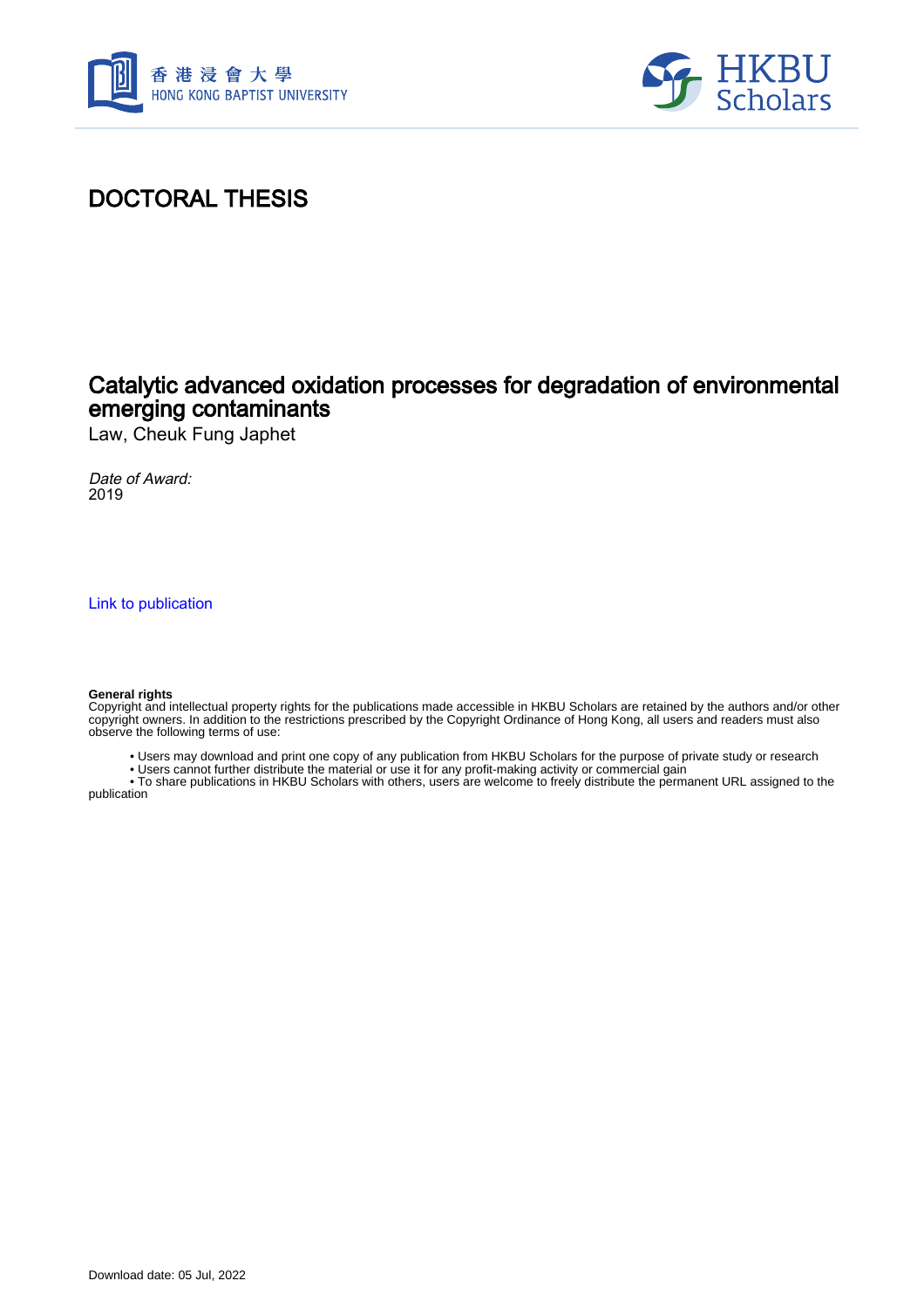### <span id="page-1-0"></span>**Abstract**

In recent years, the increasing release of trace organic chemicals to the aquatic environment have been problematic to both the ecosystem and the human society. These trace organic chemicals, regarded as emerging contaminants, include different categories of chemicals, which are either deemed to be safe for human consumption or they are naturally occurring compounds. As a newly recognized class of emerging contaminant, artificial sweeteners are proven to be one of the most ubiquitous classes of emerging contaminants in environmental waters. Its transformation to different suite of TPs during water treatment processes generated more toxic influence than the parent compound is problematic.

The realization of the widespread of emerging contaminants, together with their ambiguous fate and impact to the environment have led to the development of advanced oxidation processes that can effectively attenuate this wide range of contaminants. In this work, several catalytic advanced oxidation processes were studied. On one hand, it aimed to evaluate their effectiveness on the removal of the artificial sweetener – acesulfame; and on the other hand, to shed lights on the future development of catalytic advanced oxidation processes.

In the first part of this thesis, the photo-Fenton treatment was evaluated on its potential to effectively remove acesulfame together with the produced transformation products, and the post-treatment toxicity screening. The photo-Fenton treatment was found to be effective in removing both the parent compound and the transformation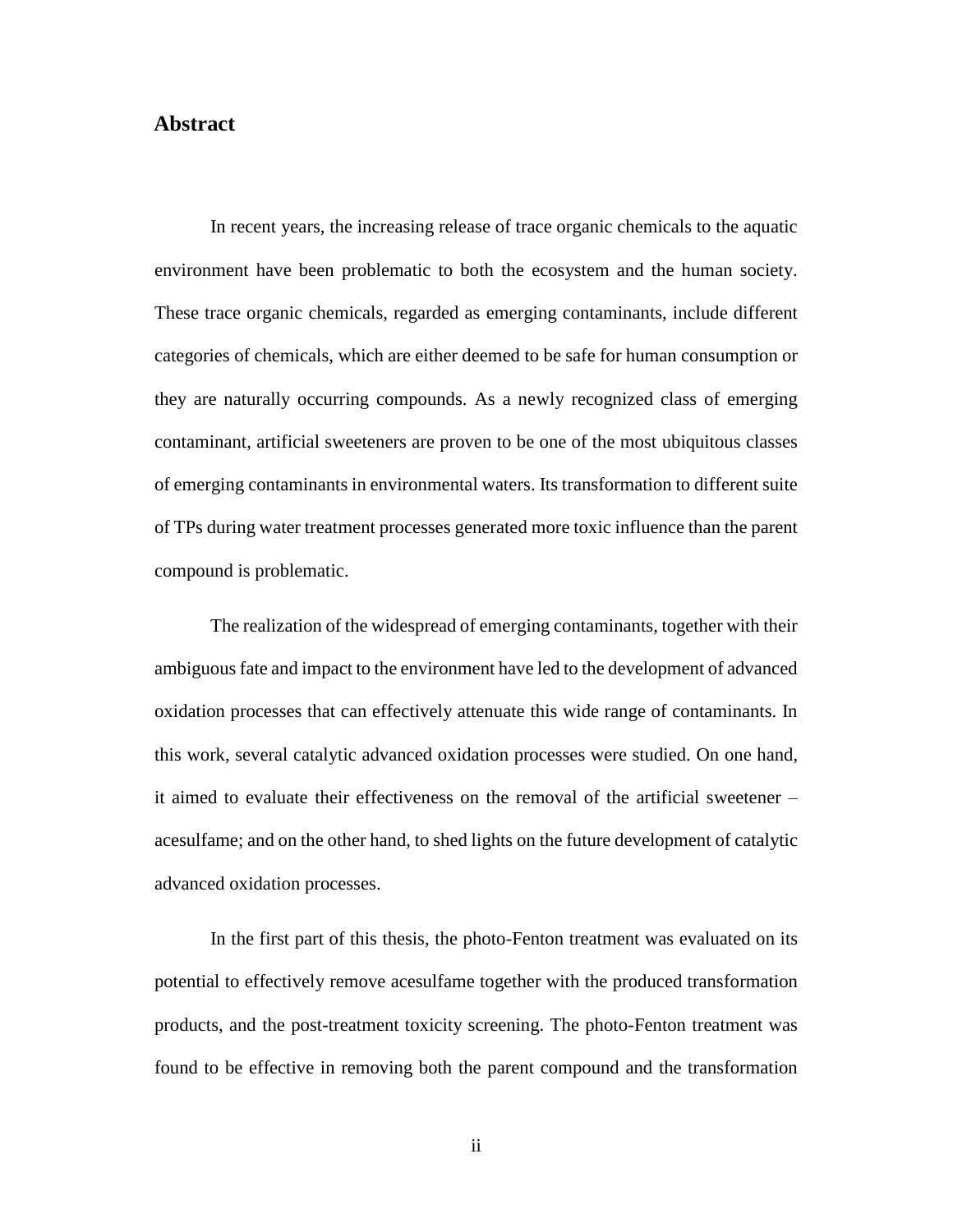products, without leading to an increase in toxicity, which is largely related to the effective removal of the transformation products.

In attempt to reduce the reliance on UV irradiation, newly synthesized carbon and nitrogen co-doped  $TiO<sub>2</sub>$ -based photocatalyst was applied to capture the simulated sunlight for the degradation of acesulfame. The heterogenous photocatalytic treatment was found to involve several different oxidative reactive species for both degradation and transformation by using several scavengers to alter the degradation profile. Unexpected transformation product was also formed upon treatment in actual water matrix, suggesting the impact of water constituents to the transformation of emerging contaminants. Toxicity results indicated the inability to achieve detoxification, suggesting that a more effective degradation process was needed.

To accelerate the degradation process, and enhance the performance at neutral pH, the use of redox mediators for Fenton/Fenton-like system was evaluated. Developed novel Fenton-like system involving copper(II) as transition metal ion, persulfate as oxidant and mercaptosuccinic acid as redox mediator led to effective removal of different contaminants. Elucidation of the proposed oxidation mechanism suggested the role of each components of the system, and the generation of different reactive species for degradation as indicated by the different acesulfame transformation profile obtained. The implementation of redox mediators to Fenton/Fenton-like system was beneficial and an effective approach.

In short, this work presents several kinds of catalytic advanced oxidation process and shed lights on improving the degradation performance with directions for the future development of better and more effective water treatment processes.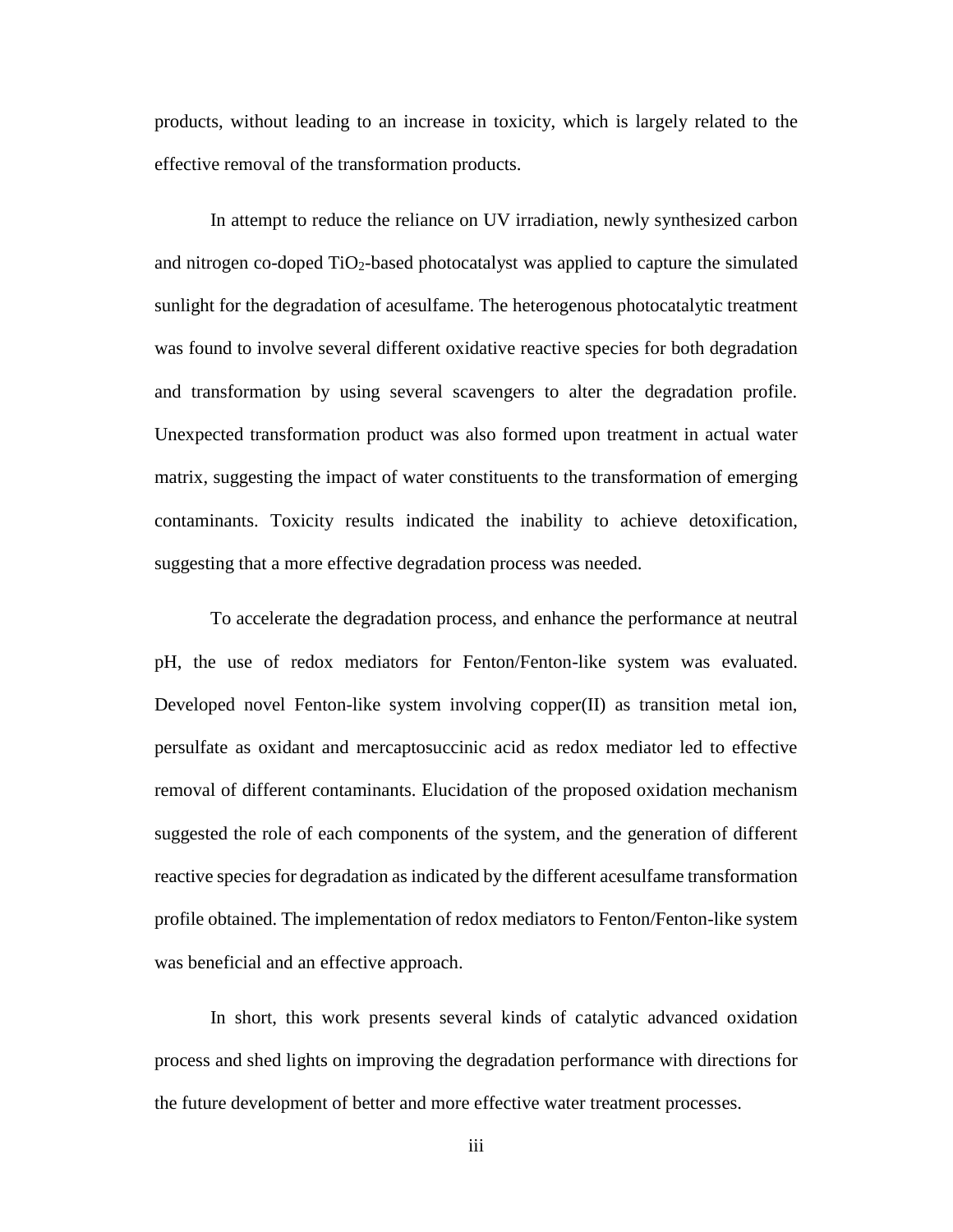# **Table of Contents**

| 1.1.1.                                                     |
|------------------------------------------------------------|
| 1.1.2.                                                     |
| 1.2.                                                       |
| 1.2.1.                                                     |
| 1.2.1.1.                                                   |
| 1.2.2.                                                     |
| 1.3.                                                       |
| 1.4                                                        |
| Chapter 2 Photo-Fenton treatment of acesulfame and ACE-TPs |
|                                                            |
| 2.1.                                                       |
| 2.2.                                                       |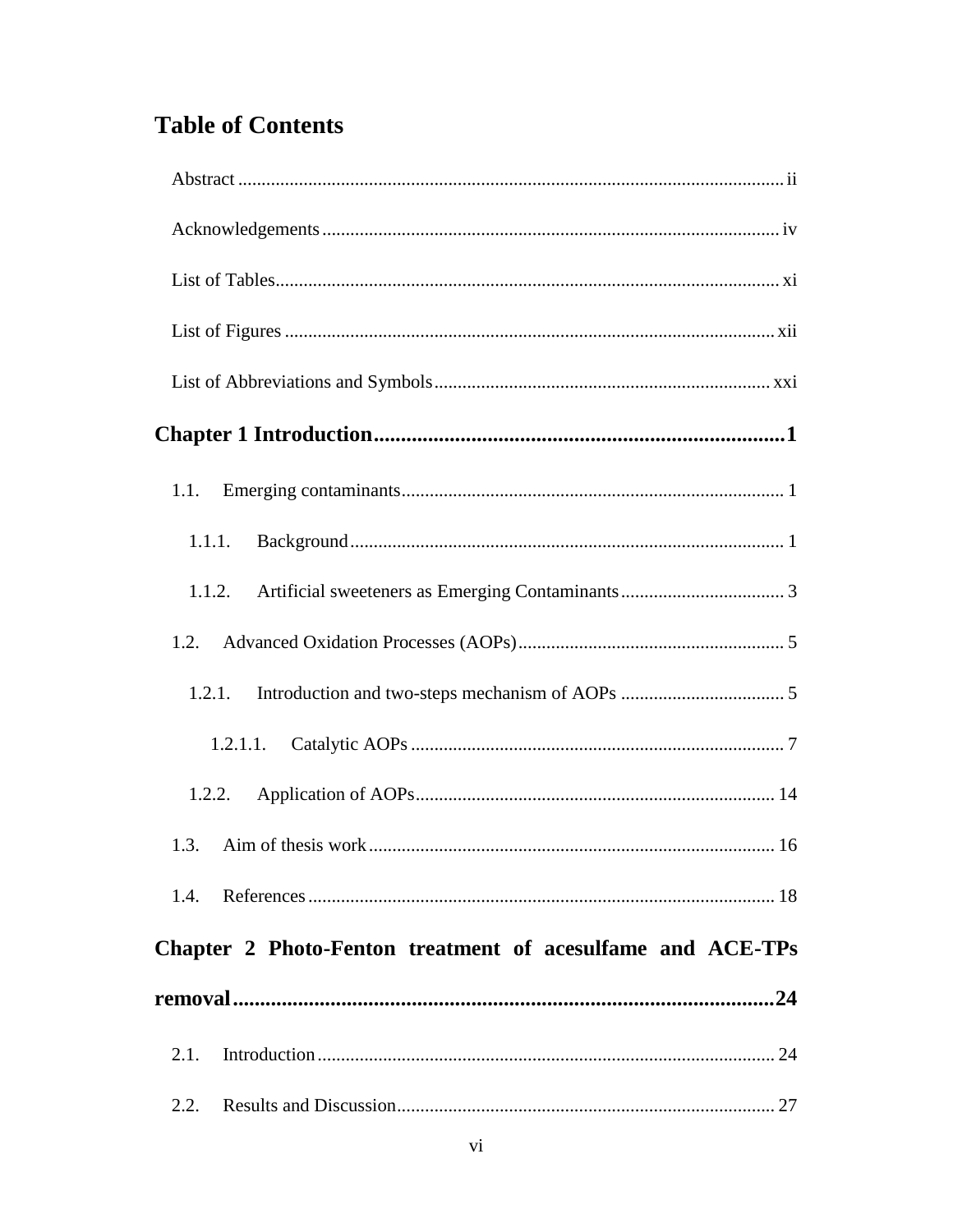| 2.2.1.   |                                                                     |
|----------|---------------------------------------------------------------------|
|          |                                                                     |
| 2.2.1.2. |                                                                     |
| 2.2.1.3. |                                                                     |
| 2.2.1.4. |                                                                     |
| 2.2.2.   |                                                                     |
| 2.2.2.1. |                                                                     |
| 2.2.2.2. | Time profiling of ACE TPs and its toxicity assessment 40            |
| 2.3.     |                                                                     |
|          |                                                                     |
| 2.4.     |                                                                     |
|          | Chapter 3 – Photocatalytic oxidation of acesulfame using carbon and |
|          |                                                                     |
| 3.1.     |                                                                     |
| 3.2.     |                                                                     |
| 3.2.1.   |                                                                     |
| 3.2.1.1. |                                                                     |
| 3.2.1.2. |                                                                     |
| 3.2.1.3. |                                                                     |
| 3.2.1.4. |                                                                     |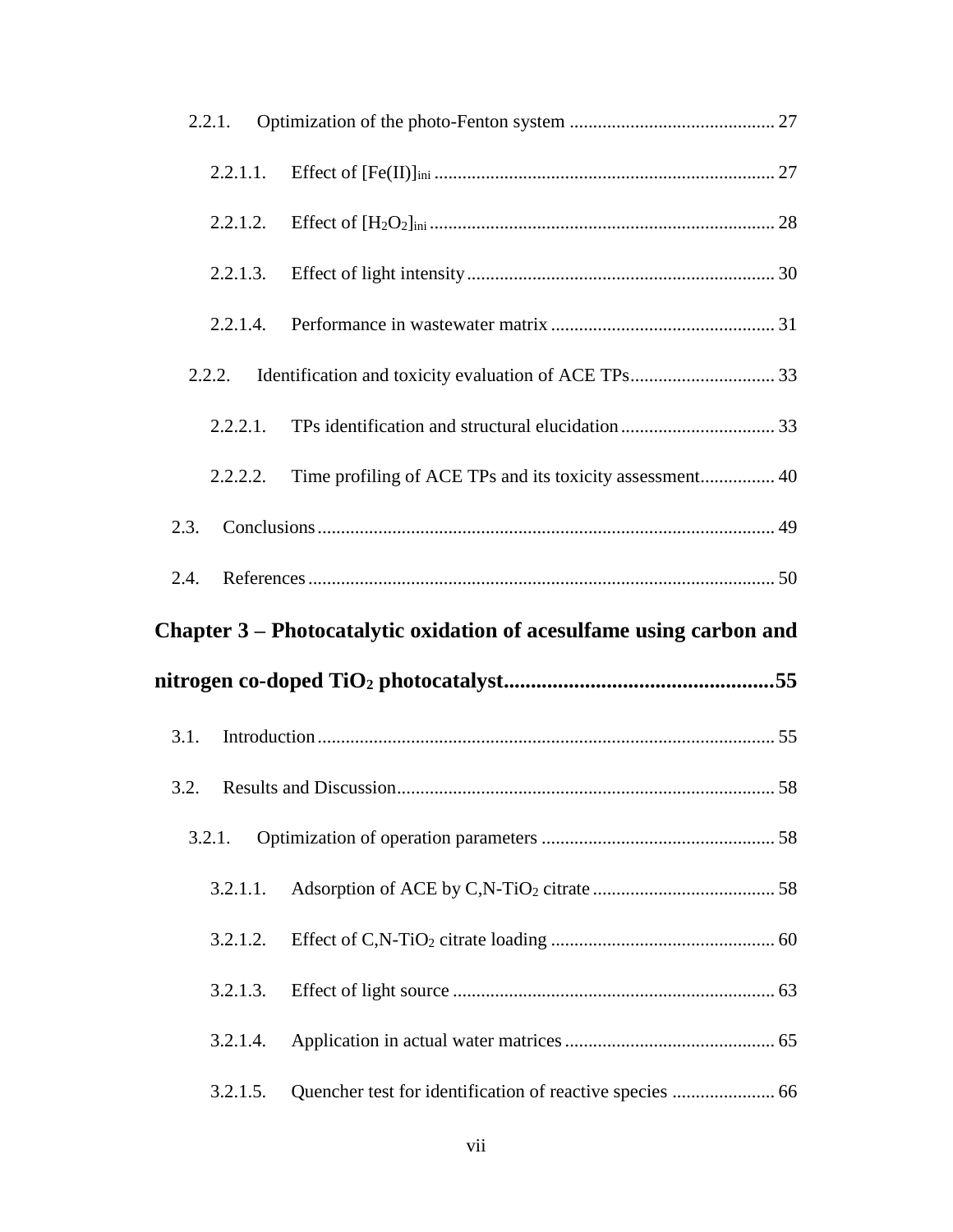|          | 3.2.2. Evaluation of ACE TPs formation by C,N-TiO <sub>2</sub> citrate photocatalytic     |
|----------|-------------------------------------------------------------------------------------------|
|          |                                                                                           |
| 3.2.2.1. | Relationship between transformation products formation and the                            |
|          |                                                                                           |
| 3.2.2.2. |                                                                                           |
| 3.2.2.3. |                                                                                           |
| 3.2.3.   |                                                                                           |
| 3.3.     |                                                                                           |
| 3.4.     |                                                                                           |
|          | <b>Chapter 4 Redox Mediator-modified Fenton/Fenton-like system for</b>                    |
|          |                                                                                           |
|          |                                                                                           |
| 4.1.     |                                                                                           |
| 4.2.     |                                                                                           |
| 4.2.1.   | Addition of redox mediators for Fenton treatment at neutral pH  96                        |
| 4.2.1.1. |                                                                                           |
| 4.2.1.2. | Comparison of redox mediators' effect towards Fe(II)/H <sub>2</sub> O <sub>2</sub> system |
|          | 100                                                                                       |
| 4.2.1.3. |                                                                                           |
| 4.2.2.   | Degradation of contaminants by Cu(II)/PS/MSA system 103                                   |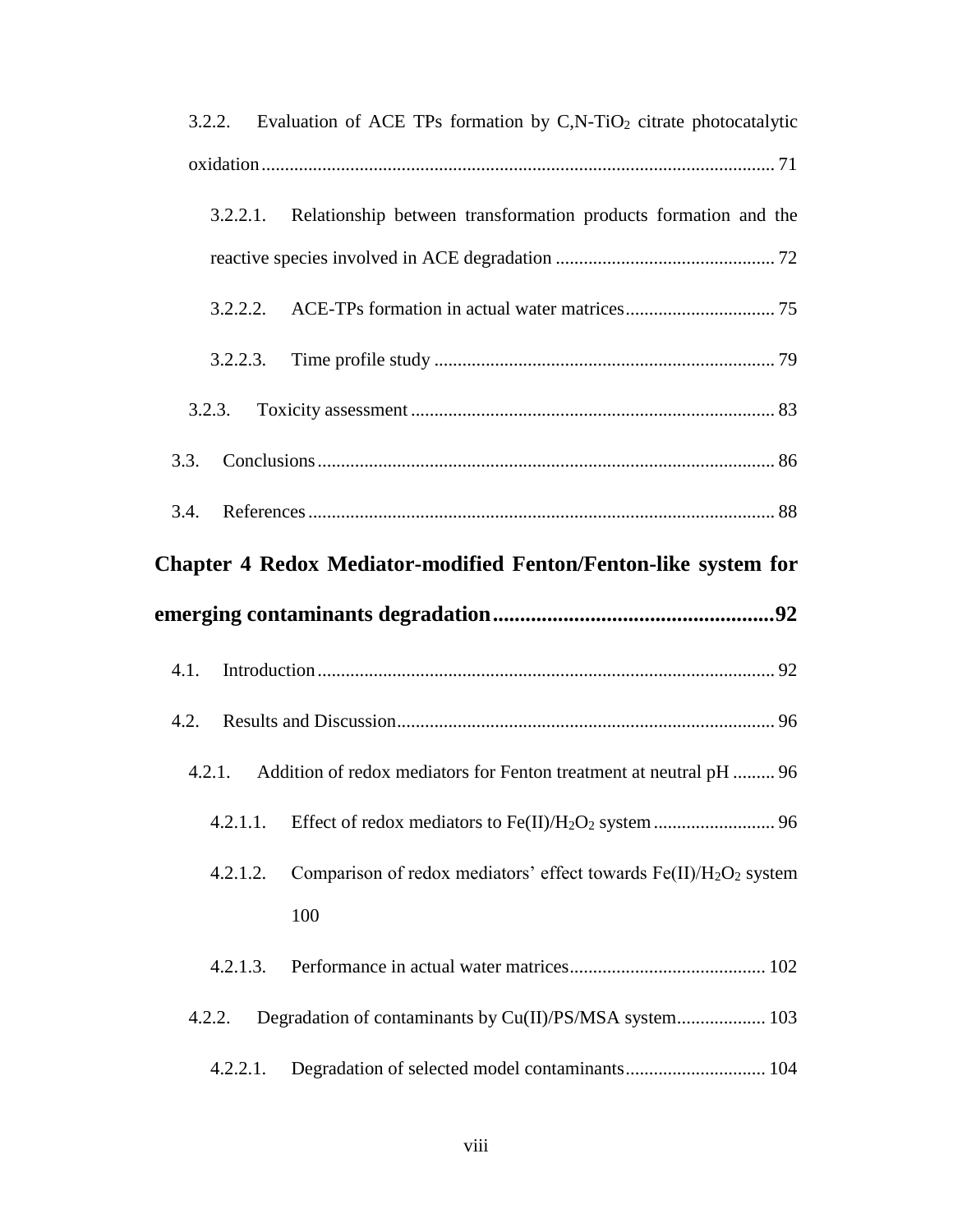|        | 4.2.2.2.      |                                                                     |
|--------|---------------|---------------------------------------------------------------------|
|        | 4.2.3.        | Analysis of reactive species and proposed oxidation mechanism  112  |
|        |               | 4.2.3.1. Formation of Cu-MSA complex & participation of MSA in      |
|        |               |                                                                     |
|        |               | 4.2.3.2. Inhibition test to determine specific reactive species 116 |
| 4.2.4. |               |                                                                     |
|        | 4.2.4.1.      | Influence of the structure of redox mediators on degradation 122    |
|        |               |                                                                     |
|        |               |                                                                     |
|        | 4.2.4.4.      |                                                                     |
|        |               |                                                                     |
|        | 4.2.5.        | Transformation of ACE in Cu(II)/PS/MSA system 138                   |
|        | 4.2.5.1.      | Comparison of ACE-TPs formation with traditional Fenton             |
|        | treatment 138 |                                                                     |
|        | 4.2.5.2.      | Time profile monitoring of ACE-TPs and ACE transformation           |
|        |               |                                                                     |
| 4.3.   |               |                                                                     |
| 4.4.   |               |                                                                     |
|        |               |                                                                     |
| 5.1.   |               |                                                                     |